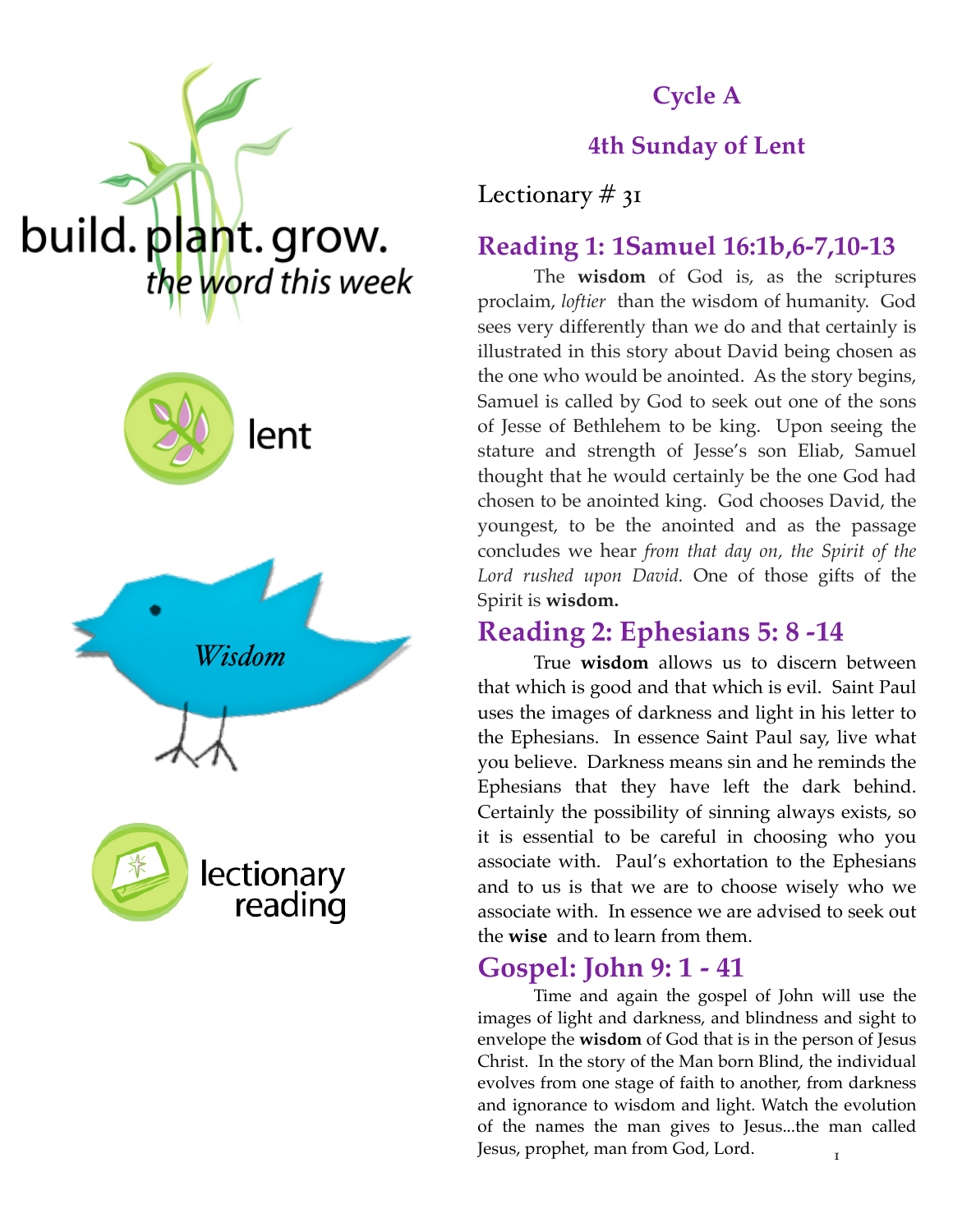

**The Children Wiser Than the Elders** Written by Leo Tolstoy Illustrated by Alla Berezkina Translated by Robert Nisbet Bain Bain Copyright 2013 Amazon Digital Services ASIN: B009ED2570



Wisdom is a virtue bestowed by God in order that human beings might make right decisions in conducting their lives.

# **The Children Wiser than the Elders**

*The Children Wiser than the Elders* is a short story by Leo Tolstoy. Here is great opportunity to expose children to some classic literature that is ageless. Its form is that of a parable, as it is pronouncedly didactic. The plot opens with the scene of two little girls who are dressed in their Easter outfits playing in a puddle. Eventually the girls become a little enthusiastic in the water play and eventually one of the little girl's dresses is soiled terribly. This eventually results in an argument among the girl's relatives. As those who should know better continue their arguing, the girls make up and move on with their lives enjoying one another. The **wisdom** of love and cheerfulness of the little girls contrasts with the embittered arguments the adults continue to have over a material object.

# **Activity**

Advanced preparation: Items needed: three medium sized paper bags, a few small plastic bugs, enough small prizes (pencils, erasers, stickers etc.) for the number of students in the class. Decorate one bag beautifully and place the little plastics bugs inside it. Make the next bag look ugly but put in some of the small prizes and leave the third bag plain but fill it with candies.

Step One: Have the children look at all three bags (but not the inside). Take a show of hands to indicate which bag the majority of the class wishes to choose. Choose volunteers to reach into the bag that most voted for, then the second and then the third

Step Two: Ask the children what happened regarding their choices. It gives them an opportunity to know that in making decisions we might go with what looks best, but that is not always the best choice. This activity provides an opportunity to speak of seeking **wisdom** from God in the choices we make. The activity becomes a way in which to illustrate the first reading from 1 Samuel.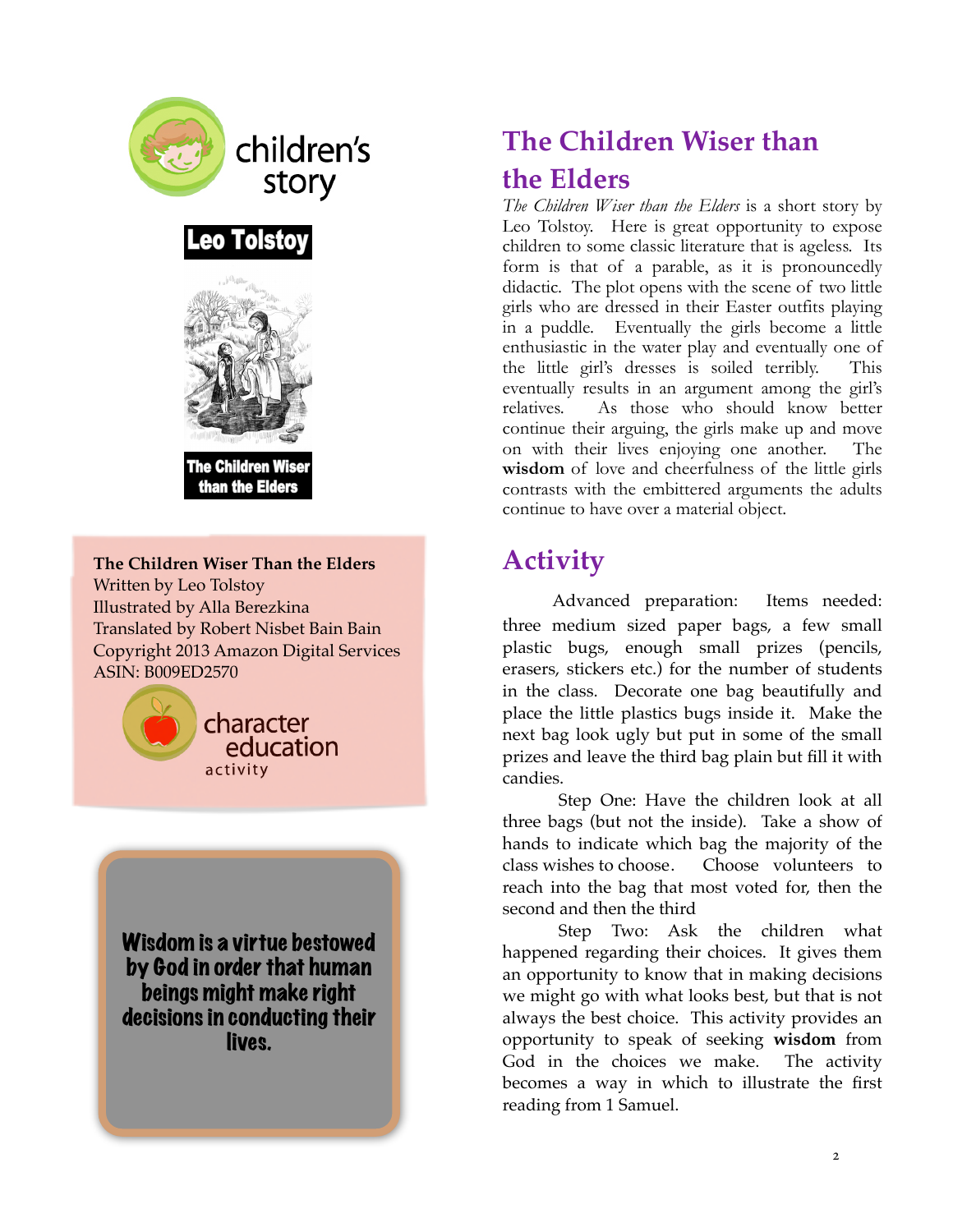Wisdom entails entering into prayer with God in order to make the correct decisions in one's life. To seek God's counsel in all things is to be a wise person.



Look. Feel. Know. Act.

### **What could you do today?**

Can you recall an unwise decision that you have made recently? Maybe it was a decision that made you or someone else unhappy or angry? If so, take some time to pray and to think of how you may have done something differently so that there would have been a better outcome. This opportunity will provide you with a guideline for making future decisions about the words you will use or the actions you will enter into. The guideline would be that each person enter into prayer and seek God's wisdom and will in each situation. Make a commitment to yourself that you will give yourself a "time out" before saying or doing something so that in the "time out" you will seek God's **wisdom**.

## **Look Feel Know Act**

 You have learned from the three readings selected for this Sunday, that it is God's **wisdom** that is important as a guiding light for our lives. As you have seen this to be true in the readings, where else can you see evidence of God's **wisdom** as being so very different than the wisdom of men and women? Look around and see the world that God created and then look at some of the ways people have used God's creation un**wisely.** The air and water, the fish and the animals of the earth, plants and trees, all of them are gifts from God. How will you act **wise**ly towards these wonders of God's creation in your daily life? What can you do in your family, at school and in your community to be a good steward (caretaker) of these things? How can you help others to see the importance of making **wise** decisions regarding these gifts from God, most especially the people that God made in his image and likeness?